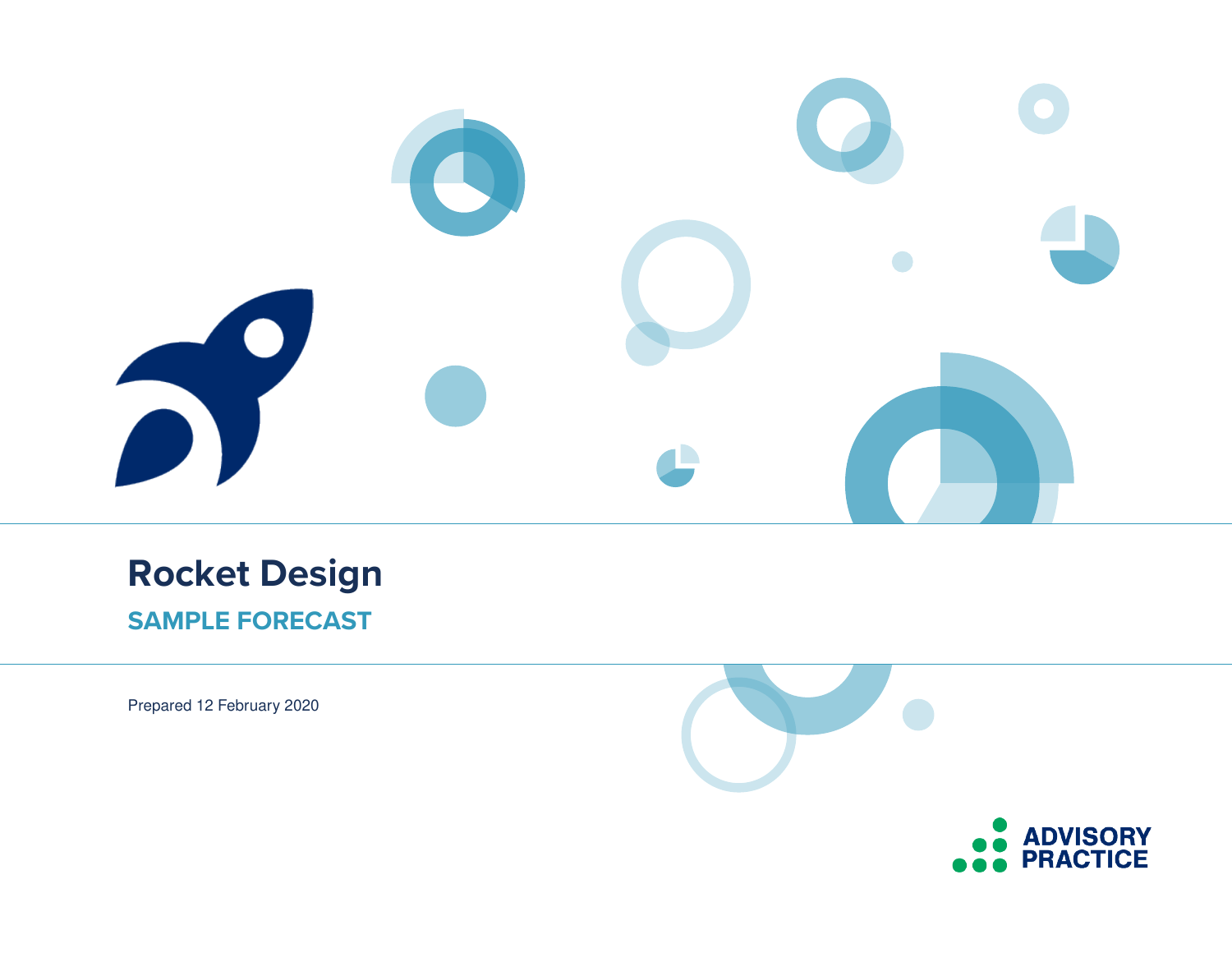# **CONTENTS**

| Balance Sheet Chart Gallery - Sample Forecast 8  |
|--------------------------------------------------|
|                                                  |
| Cash Forecast Chart Gallery - Sample Forecast 10 |
|                                                  |
|                                                  |
|                                                  |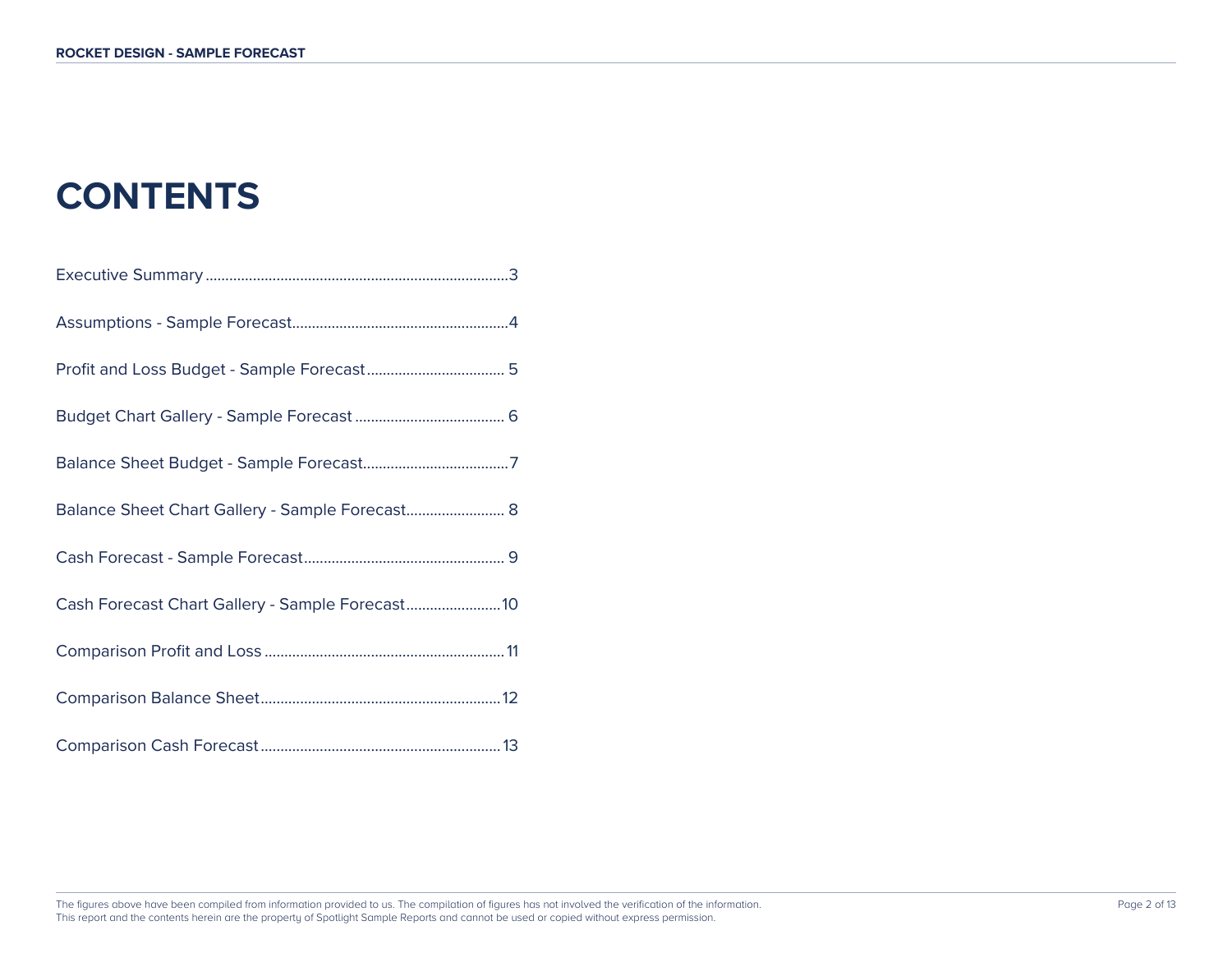## **Highlights**

#### **1. General Overview**

The outlook is for a steady year inline with seasonal fluctuations that were experienced to a lesser degree last year.

#### **2. Trading Inflows**

Trading inflows are steady and an improvement is expected in Q3 and Q4. This is due to two new projects that are locked in and scheduled for the second half of the year. Each of the two projects have payments spread across a three month period, with a larger component paid in month one and two.

#### **3. Trading Outflows**

Greater competition in the supplier environment will serve us well moving forward. Cost of Sales will remain reasonably steady helping to maintain the Gross Profit position during key months.

#### **4. Other Outflows**

New marketing campaign set to kick off in October 2019 to coincide with the two projects in Q3 and Q4. We do expect repairs and maintenance to be carried out toward the end of the year. March 2020 will see the airconditioning system checked over following the summer heat.

#### **5. Overall Cash Flow**

Cash flow looks healthy overall given to the two projects which started in Q2 and Q3. With the implementation of the new debt collection system and the acceptance of new contracts, we expect that our cash flow will only continue to improve.

## **Assumptions**

#### **1. Market Conditions**

We assume that the market will remain flat overall, and we need to be alert for some slow payment cycles in the SME market. The new debt collection system plays a key part in easing this pressure.

#### **2. People**

The team is responding well to the current workload. No overtime hours have been planned as the schedule for the two new projects are manageable. The new graduate is coming up to speed nicely and is being utilised on both of these projects.

Mark will take Owner Drawings of \$5,000 per month in July, and August and September 2019. This is to help out their family as Jo is scheduled for surgery in January 2019. It is expected that Jo will join Mark in the office from November 2019 on light duties.

#### **3. Loans**

Existing Bank loan needs to be renegotiated at a higher rate to see the repayment in full by March 2023.

## **Recommendations for Action**

#### **1. Debtors Collection**

The new debt collection system will be implemented from July 2019 onwards. Michelle will oversee this transition.

#### **2. Systems**

The new daily cash tracking system should be given to Michelle to implement and own.

#### **3. Bank**

We are in line with all of our banking covenants currently. There is no cause for concern, but it is worthwhile keeping an eye on this.

#### **4. People**

The management team assist Michelle, as necessary, with implementation of the debt collection system and the daily cash tracking system.

#### **5. CAPEX**

The CAPEX freeze has been lifted from \$1,000 to \$10,000 for Q4 onwards.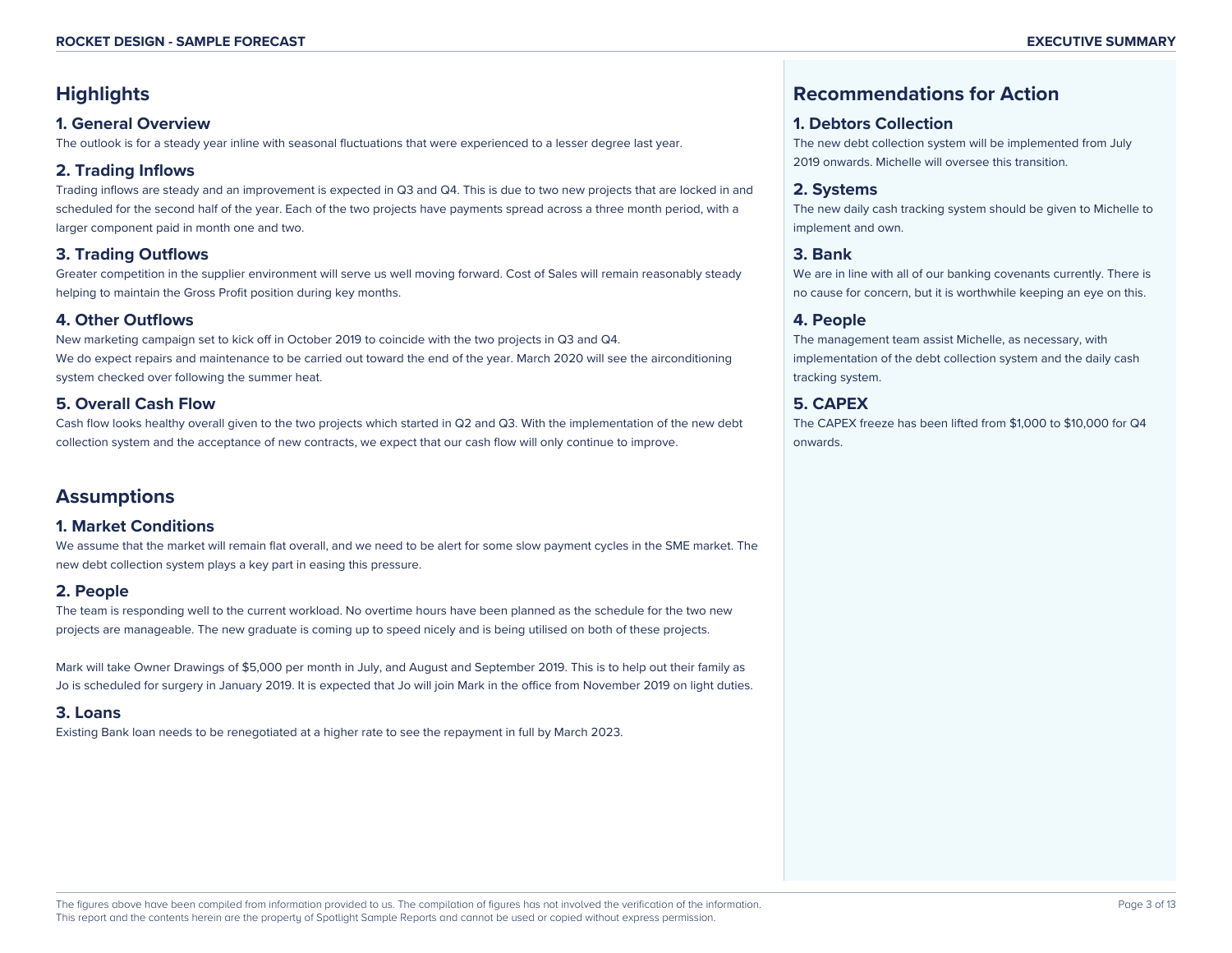### **Assumptions**

The assumptions listed below relate to the Sample Forecast for Rocket Design. This forecast is from 1 Apr 2020 to 31 Mar 2021. Actuals were used up to 31 Dec 2019. The following settings have been used for this forecast:

- GST basis is Payments
- GST period is 2 Months
- Cash forecast is GST Inclusive

## **Profit and Loss Forecast**

#### **Revenue Rules**

Revenue that is received in the current month - including Interest Received and some monthly recurring Revenue.

Advertising expense calculated at 10% of Product Revenue from October 2018.

The majority of creditors will be paid in the +30 days time period.

#### **Income Tax Rule**

Losses brought forward were \$0.00. Income Tax Rate of 28% was applied to create the income tax expense.

## **Balance Sheet Forecast**

#### **Loan Amortisation Rules**

General Ledger Account: Car Loan

Start Date: 1 Apr 2018 Interest Rate: 6% Loan Amount: \$74,750 Total Interest: \$11,958 Total Cost: \$86,708

Repayment Frequency: Monthly Repayment Amount: \$1,445 Scheduled Number of Payments: 60 Actual Number of Payments: 60 Final Payment: 01 Apr 2023

## **Payment Profiles**

The profiles that best reflects when Revenue and Expenses will be deposited into the bank account are as follows:

| <b>Rules</b>               | <b>Current</b> | $+30$ days | $+60$ days | $+90$ days |
|----------------------------|----------------|------------|------------|------------|
| <b>Revenue Rules</b>       |                |            |            |            |
| Revenue                    | 100%           | 0%         | 0%         | 0%         |
| <b>Trading Revenue</b>     | 50%            | 50%        | 0%         | 0%         |
| <b>Cost of Sales Rules</b> |                |            |            |            |
| Cost of Sales              | 10%            | 90%        | 0%         | 0%         |
| <b>Expense Rules</b>       |                |            |            |            |
| <b>Current Month</b>       | 100%           | 0%         | 0%         | 0%         |
| <b>Expenses</b>            | 0%             | 100%       | 0%         | 0%         |
| Insurance                  | 100%           | 0%         | 0%         | 0%         |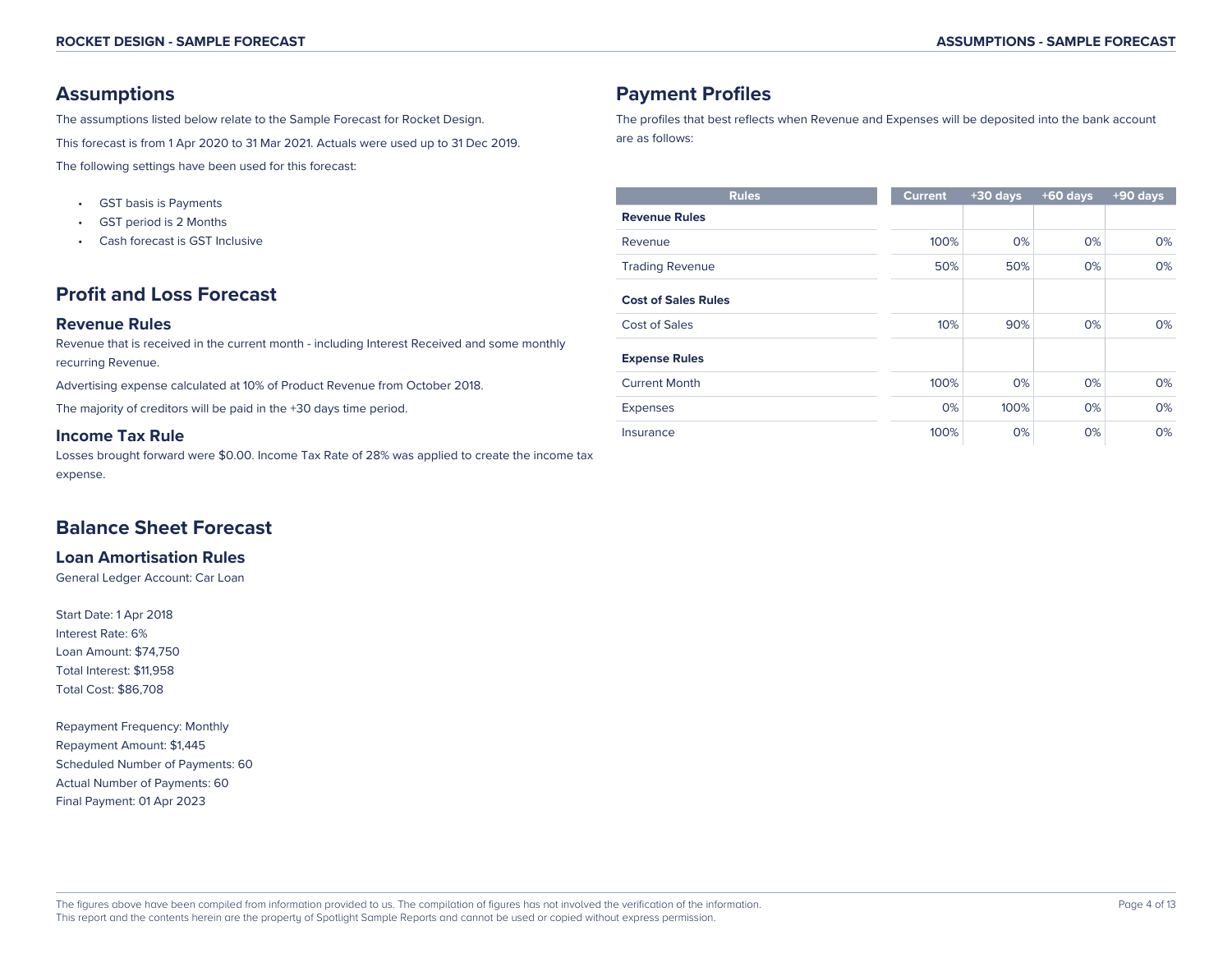|                              | Apr 20       | <b>May 20</b> | <b>Jun 20</b> | <b>Jul 20</b> | <b>Aug 20</b> | Sep 20  | <b>Oct 20</b> | <b>Nov 20</b> | <b>Dec 20</b> | <b>Jan 21</b> | <b>Feb 21</b> | <b>Mar 21</b> | <b>Total</b> |
|------------------------------|--------------|---------------|---------------|---------------|---------------|---------|---------------|---------------|---------------|---------------|---------------|---------------|--------------|
| Revenue                      |              |               |               |               |               |         |               |               |               |               |               |               |              |
| Overseas Revenue             | $\mathbf{O}$ | $\mathbf 0$   | $\mathbf{O}$  | $\mathbf 0$   | 41,200        | 19,260  | 30,210        | 39,850        | 31,095        | 43,620        | 40,446        | 43,218        | 288,899      |
| <b>Product Revenue</b>       | 13,044       | 12,659        | 12,420        | 13,303        | 10,697        | 13,355  | 14,120        | 13,948        | 13,240        | 12,906        | 21,368        | 17,606        | 168,666      |
| Project Revenue              | 125,023      | 96,048        | 103,268       | 115,044       | 91,504        | 111,604 | 119,918       | 115,949       | 114,921       | 105,536       | 112,919       | 127,204       | 1,338,938    |
| Support Revenue              | 4,514        | 4,456         | 3,858         | 4,460         | 3,505         | 5,342   | 2,546         | 3,460         | 4,030         | 3,978         | 5,482         | 4,516         | 50,147       |
| <b>Total Revenue</b>         | 142,581      | 113,163       | 119,546       | 132,807       | 146,906       | 149,561 | 166,794       | 173,207       | 163,286       | 166,040       | 180,215       | 192,544       | 1,846,650    |
| <b>Cost of Sales</b>         |              |               |               |               |               |         |               |               |               |               |               |               |              |
| <b>Product Costs</b>         | 2,246        | 2,416         | 2,294         | 2,714         | 2,586         | 2,713   | 2,637         | 2,288         | 2,588         | 2,539         | 2,572         | 2,605         | 30,198       |
| <b>Project Costs</b>         | 34,678       | 34,576        | 30,063        | 34,184        | 29,778        | 34,260  | 32,521        | 33,461        | 34,923        | 33,758        | 34,197        | 34,641        | 401,040      |
| <b>Support Costs</b>         | 1,350        | 1,652         | 1,402         | 1,455         | 1,546         | 1,638   | 1,714         | 1,643         | 1,603         | 1,237         | 1,253         | 1,269         | 17,762       |
| <b>Gross Profit</b>          | 104,307      | 74,519        | 85,787        | 94,454        | 112,996       | 110,950 | 129,922       | 135,815       | 124,172       | 128,506       | 142,193       | 154,029       | 1,397,650    |
| GP%                          | 73.2%        | 65.9%         | 71.8%         | 71.1%         | 76.9%         | 74.2%   | 77.9%         | 78.4%         | 76.0%         | 77.4%         | 78.9%         | 80.0%         | 75.7%        |
| <b>OPEX</b>                  |              |               |               |               |               |         |               |               |               |               |               |               |              |
| <b>Accounting Fees</b>       | 420          | 420           | 420           | 420           | 420           | 420     | 420           | 420           | 420           | 420           | 420           | 420           | 5,040        |
| Advertising                  | 1,304        | 1,266         | 1,242         | 1,330         | 1,070         | 1,336   | 1,412         | 1,395         | 1,324         | 1,291         | 2,137         | 1,761         | 16,868       |
| <b>Bank Fees</b>             | 195          | 195           | 195           | 195           | 195           | 195     | 195           | 195           | 195           | 195           | 195           | 195           | 2,340        |
| <b>Interest Expense</b>      | 596          | 584           | 571           | 560           | 548           | 536     | 524           | 513           | 501           | 387           | 375           | 363           | 6,058        |
| <b>National Travel</b>       | 254          | 254           | 254           | 254           | 254           | 254     | 254           | 254           | 254           | 254           | 254           | 254           | 3,048        |
| <b>Payroll</b>               |              |               |               |               |               |         |               |               |               |               |               |               |              |
| Wages                        | 44,514       | 44,514        | 44,514        | 44,514        | 44,514        | 44,514  | 44,514        | 44,514        | 44,514        | 44,514        | 44,514        | 44,514        | 534,168      |
| KiwiSaver Employer Cont      | 1,335        | 1,335         | 1,335         | 1,335         | 1,335         | 1,335   | 1,335         | 1,335         | 1,335         | 1,335         | 1,335         | 1,335         | 16,020       |
| <b>Staff Training</b>        | 110          | 110           | 110           | 110           | 110           | 110     | 110           | 110           | 110           | 110           | 110           | 110           | 1,320        |
| <b>Total Payroll</b>         | 45,959       | 45,959        | 45,959        | 45,959        | 45,959        | 45,959  | 45,959        | 45,959        | 45,959        | 45,959        | 45,959        | 45,959        | 551,508      |
| Operations                   | 10,814       | 10,814        | 10,814        | 10,814        | 10,814        | 10,814  | 10,814        | 10,814        | 10,814        | 10,814        | 10,814        | 10,814        | 129,768      |
| Entertainment                | 410          | 410           | 410           | 410           | 410           | 410     | 410           | 410           | 410           | 410           | 410           | 410           | 4,920        |
| <b>NOPBT</b>                 | 44,355       | 14,617        | 25,922        | 34,512        | 53,326        | 51,026  | 69,934        | 75,855        | 64,295        | 68,776        | 81,629        | 93,853        | 678,100      |
| <b>Net Profit Before Tax</b> | 44,355       | 14,617        | 25,922        | 34,512        | 53,326        | 51,026  | 69,934        | 75,855        | 64,295        | 68,776        | 81,629        | 93,853        | 678,100      |
| <b>Tax</b>                   | 12,419       | 4,093         | 7,258         | 9,663         | 14,931        | 14,287  | 19,582        | 21,239        | 18,003        | 19,257        | 22,856        | 26,279        | 189,867      |
| <b>Net Profit</b>            | 31,936       | 10,524        | 18,664        | 24,849        | 38,395        | 36,739  | 50,352        | 54,616        | 46,292        | 49,519        | 58,773        | 67,574        | 488,233      |

The figures above have been compiled from information provided to us. The compilation of figures has not involved the verification of the information. This report and the contents herein are the property of Spotlight Sample Reports and cannot be used or copied without express permission.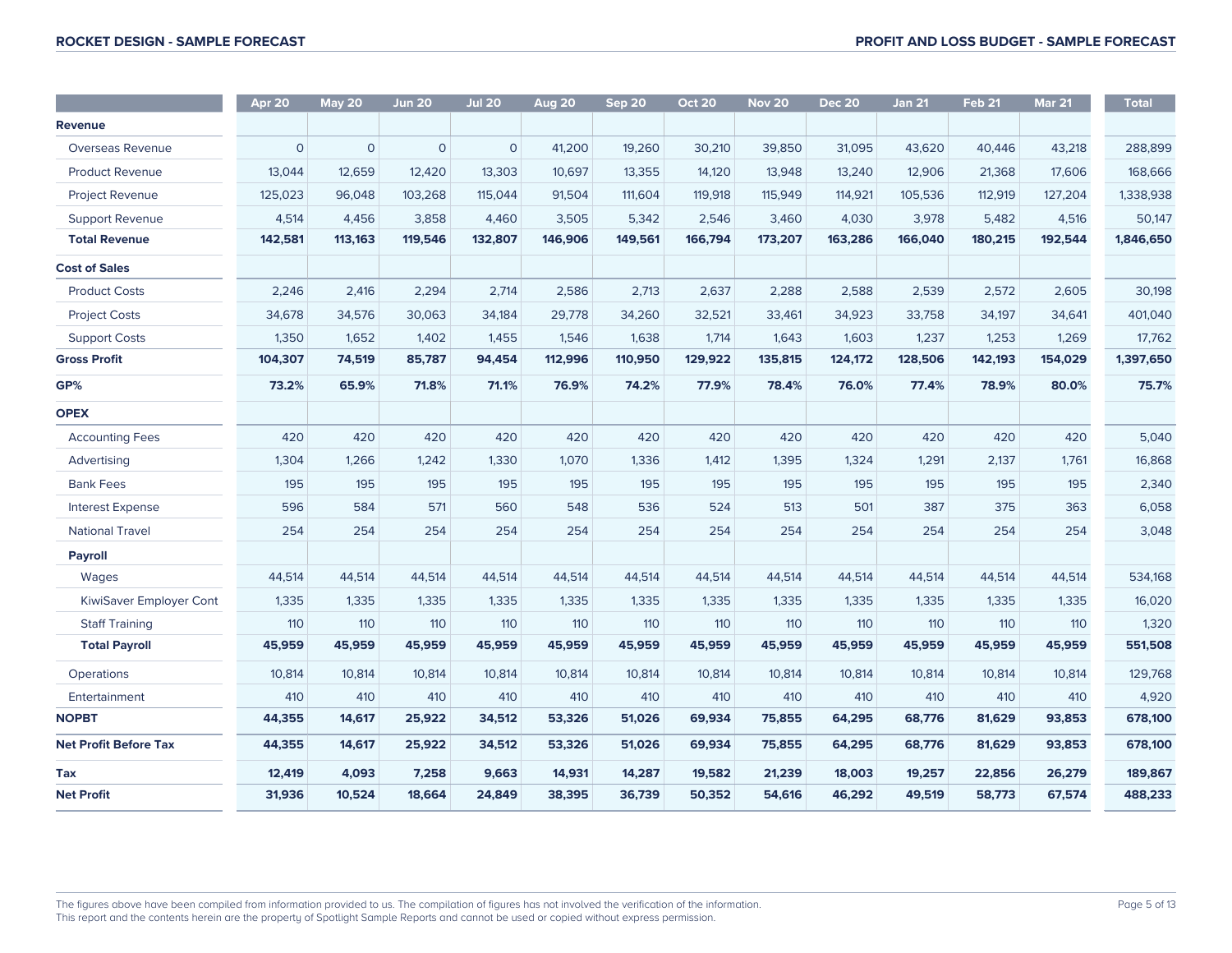

## ● Net Operating Profit ● Revenue 4,250 Dollars (000) 3,400 2,550 1,700 850 . . . . . 49 71 68 342 1020 0 16/17 17/18 18/19 19/20 20/21

#### **TOP REVENUE CONTRIBUTORS**



#### **NET OPERATING PROFIT** - This Year vs Last Year



#### **REVENUE AND NET OPERATING PROFIT** - Last Year and Current Year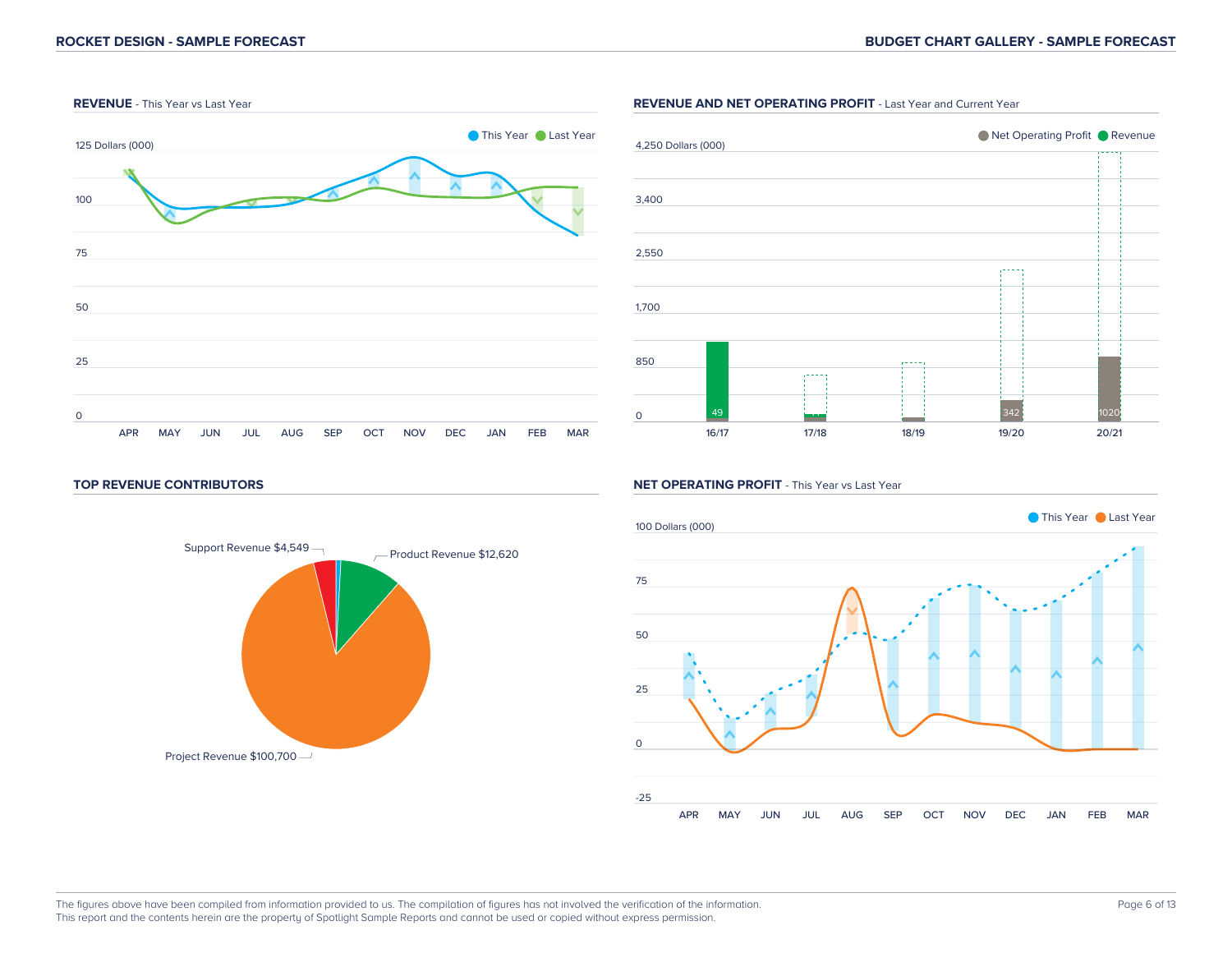|                                 | Apr 20    | <b>May 20</b> | <b>Jun 20</b> | <b>Jul 20</b> | Aug 20    | Sep 20    | <b>Oct 20</b> | <b>Nov 20</b> | <b>Dec 20</b> | <b>Jan 21</b> | <b>Feb 21</b> | <b>Mar 21</b> |
|---------------------------------|-----------|---------------|---------------|---------------|-----------|-----------|---------------|---------------|---------------|---------------|---------------|---------------|
| <b>Accounts Receivable</b>      | 138,750   | 121,835       | 125,505       | 133,130       | 141,237   | 142,764   | 152,673       | 156,360       | 150,655       | 152,239       | 160,390       | 167,479       |
| <b>Bank Accounts</b>            | 955,894   | 967,498       | 959,247       | 1,001,595     | 1,023,526 | 1,091,252 | 1,126,777     | 1,216,216     | 1,292,920     | 1,339,920     | 1,387,731     | 1,493,954     |
| <b>Total Current Assets</b>     | 1,094,644 | 1,089,333     | 1,084,752     | 1,134,725     | 1,164,763 | 1,234,016 | 1,279,450     | 1,372,576     | 1,443,575     | 1,492,159     | 1,548,121     | 1,661,433     |
| <b>Accumulated Depreciation</b> | $-93,878$ | $-94,937$     | $-95,996$     | $-97,055$     | $-98,114$ | $-99,173$ | $-100,232$    | $-101,291$    | $-102,350$    | $-103,409$    | $-104,468$    | $-105,527$    |
| <b>Fixed Assets</b>             | 297,812   | 297,812       | 297,812       | 297,812       | 297,812   | 297,812   | 297,812       | 297,812       | 297,812       | 297,812       | 297,812       | 297,812       |
| <b>Total Assets</b>             | 1,298,578 | 1,292,208     | 1,286,568     | 1,335,482     | 1,364,461 | 1,432,655 | 1,477,030     | 1,569,097     | 1,639,037     | 1,686,562     | 1,741,465     | 1,853,718     |
| <b>Accounts Payable</b>         | 45,750    | 46,089        | 41,006        | 45,862        | 40,964    | 46,135    | 44,423        | 44,941        | 46,642        | 44,968        | 46,446        | 46,524        |
| <b>Other Curr. Liabilities</b>  | 585,112   | 570,606       | 554,124       | 576,084       | 574,328   | 603,385   | 601,905       | 641,635       | 666,393       | 668,894       | 666,380       | 713,828       |
| Payroll                         | 17,224    | 17,224        | 17,224        | 17,224        | 17,224    | 17,224    | 17,224        | 17,224        | 17,224        | 17,224        | 17,224        | 17,224        |
| <b>Total Current Liabilites</b> | 648,086   | 633,919       | 612,354       | 639,170       | 632,516   | 666,744   | 663,552       | 703,800       | 730,259       | 731,086       | 730,050       | 777,576       |
| Bank Loan                       | $-13,654$ | $-15,172$     | $-16,695$     | $-18,224$     | $-19,759$ | $-21,300$ | $-22,846$     | $-24,398$     | $-25,956$     | $-27,520$     | $-29,090$     | $-30,666$     |
| <b>Term Liabilities</b>         | 59,978    | 58,770        | 57,556        | 56,336        | 55,110    | 53,878    | 52,640        | 51,396        | 50,145        | 48,888        | 47,625        | 46,356        |
| <b>Total Liabilities</b>        | 694,410   | 677,517       | 653,215       | 677,282       | 667,867   | 699,322   | 693,346       | 730,798       | 754,448       | 752,454       | 748,585       | 793,266       |
| <b>Net Assets</b>               | 604,168   | 614,691       | 633,353       | 658,200       | 696,594   | 733,333   | 783,684       | 838,299       | 884,589       | 934,108       | 992,880       | 1,060,452     |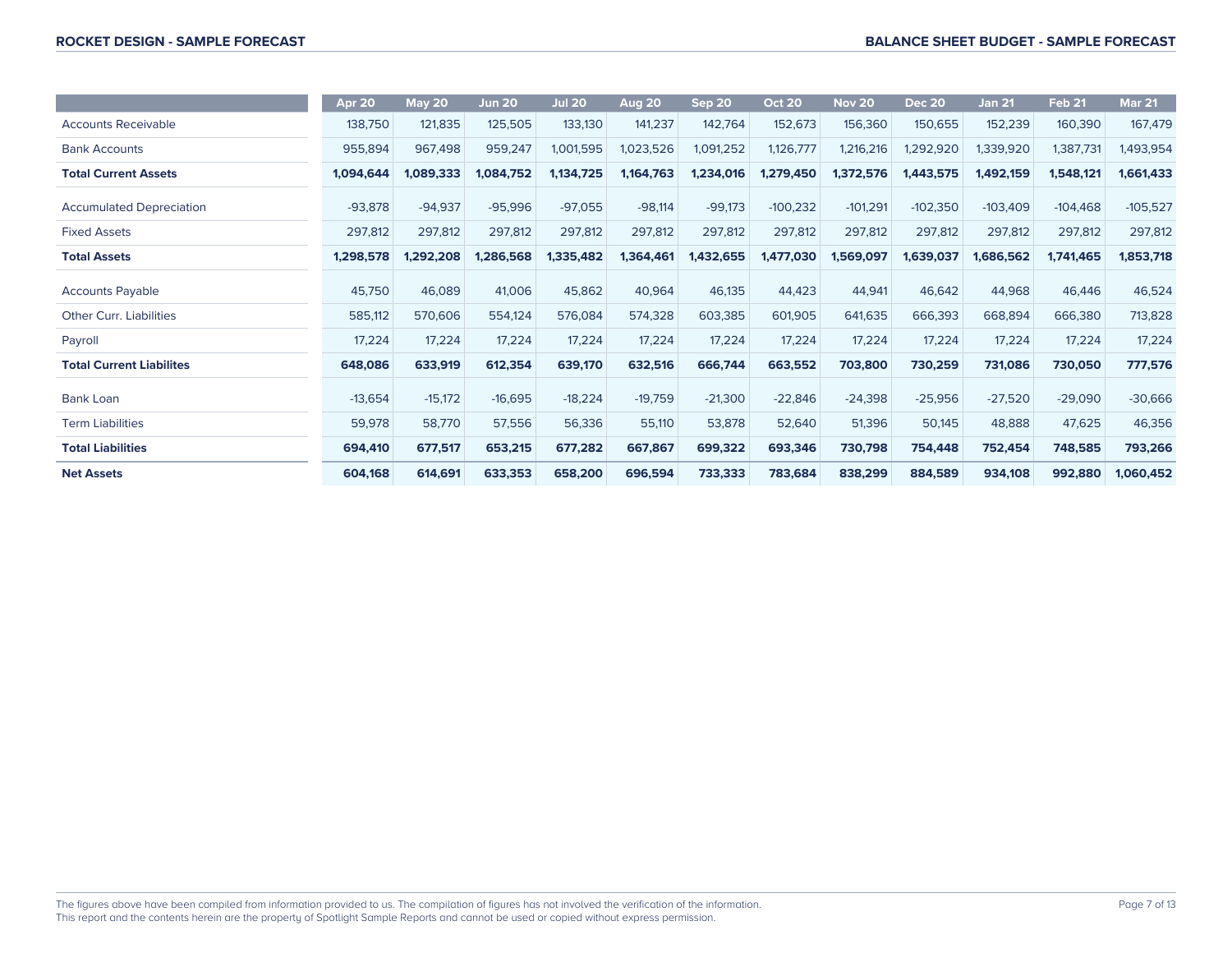#### **BALANCE SHEET COMPONENTS** - as at 31 Mar 2021



#### **EQUITY TREND**



#### **LIQUIDITY MONITOR**

1,000 Dollars (000) 800



#### **LIQUIDITY** - (Cash + Debtors)



#### The figures above have been compiled from information provided to us. The compilation of figures has not involved the verification of the information. This report and the contents herein are the property of Spotlight Sample Reports and cannot be used or copied without express permission.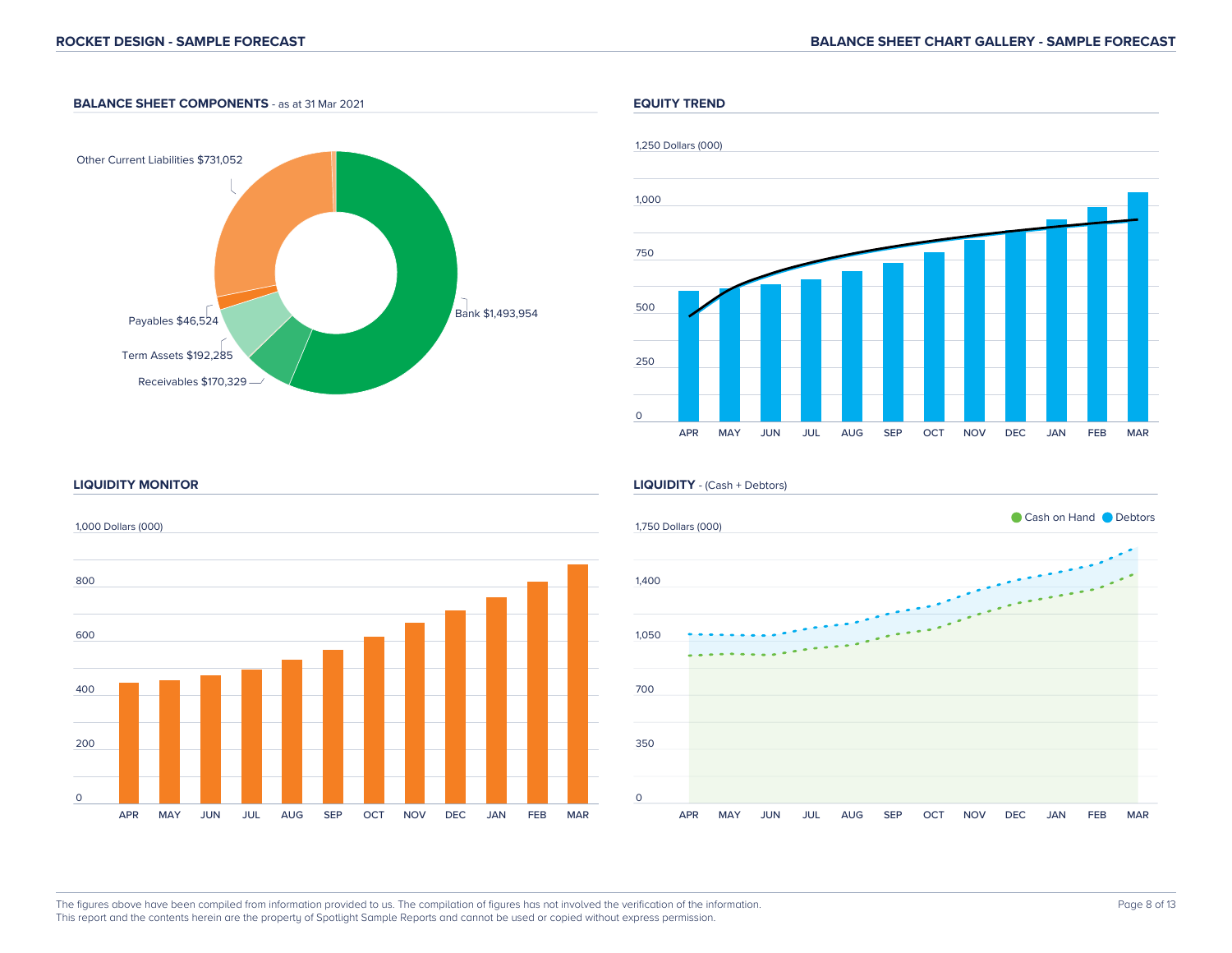|                                | Apr 20      | <b>May 20</b> | <b>Jun 20</b> | <b>Jul 20</b> | <b>Aug 20</b> | Sep 20    | <b>Oct 20</b> | <b>Nov 20</b> | <b>Dec 20</b> | <b>Jan 21</b> | Feb <sub>21</sub> | <b>Mar 21</b> | <b>Total</b> |
|--------------------------------|-------------|---------------|---------------|---------------|---------------|-----------|---------------|---------------|---------------|---------------|-------------------|---------------|--------------|
| Overseas Revenue               | $\mathbf 0$ | $\mathbf{O}$  | $\mathbf{0}$  | $\mathbf{0}$  | 23,690        | 34,764    | 28,445        | 40,284        | 40,793        | 42,962        | 48,338            | 48,107        | 307,383      |
| <b>Product Revenue</b>         | 15,937      | 14,780        | 14,421        | 14,791        | 13,800        | 13,830    | 15,799        | 16,139        | 15,633        | 15,034        | 19,708            | 22,410        | 192,282      |
| <b>Project Revenue</b>         | 152,007     | 127,116       | 114,607       | 125,529       | 118,765       | 116,787   | 133,125       | 135,624       | 132,750       | 126,762       | 125,612           | 138,071       | 1,546,755    |
| <b>Support Revenue</b>         | 4,760       | 5,158         | 4,781         | 4,783         | 4,579         | 5,088     | 4,536         | 3,453         | 4,307         | 4,605         | 5,440             | 5,749         | 57,239       |
| <b>Operating Inflows</b>       | 172,704     | 147,054       | 133,809       | 145,103       | 160,834       | 170,469   | 181,905       | 195,500       | 193,483       | 189,363       | 199,098           | 214,337       | 2,103,659    |
| <b>Cost of Sales</b>           | 56,196      | 44,057        | 43,880        | 39,350        | 43,595        | 39,537    | 44,203        | 42,462        | 43,199        | 44,798        | 43,220            | 43,781        | 528,278      |
| <b>Total COS</b>               | 56,196      | 44,057        | 43,880        | 39,350        | 43,595        | 39,537    | 44,203        | 42,462        | 43,199        | 44,798        | 43,220            | 43,781        | 528,278      |
| <b>OPEX</b>                    | 5,122       | 3,681         | 3,624         | 3,585         | 3,675         | 3,363     | 3,657         | 3,734         | 3,702         | 3,507         | 3,457             | 4,418         | 45,525       |
| Rent                           | 11,000      | 11,219        | 11,219        | 11,219        | 11,219        | 11,219    | 11,219        | 11,219        | 11,219        | 11,219        | 11,219            | 11,219        | 134,409      |
| Wages                          | 39,617      | 39,617        | 39,617        | 39,617        | 39,617        | 39,617    | 39,617        | 39,617        | 39,617        | 39,617        | 39,617            | 39,617        | 475,404      |
| <b>Total OPEX</b>              | 55,739      | 54,517        | 54,460        | 54,421        | 54,511        | 54,199    | 54,493        | 54,570        | 54,538        | 54,343        | 54,293            | 55,254        | 655,338      |
| <b>Operating Outflows</b>      | 111,935     | 98,574        | 98,340        | 93,771        | 98,106        | 93,736    | 98,696        | 97,032        | 97,737        | 99,141        | 97,513            | 99,035        | 1,183,616    |
| <b>Net Operating Flows</b>     | 60,769      | 48,480        | 35,469        | 51,332        | 62,728        | 76,733    | 83,209        | 98,468        | 95,746        | 90,222        | 101,585           | 115,302       | 920,043      |
| Bank Loan                      | $-1,512$    | $-1,518$      | $-1,523$      | $-1,529$      | $-1,535$      | $-1,541$  | $-1,546$      | $-1,552$      | $-1,558$      | $-1,564$      | $-1,570$          | $-1,576$      | $-18,524$    |
| <b>Other Curr. Liabilities</b> | $-11,438$   | $-29,250$     | $-36,085$     | $-1,335$      | $-33,139$     | $-1,335$  | $-40,002$     | $-1,335$      | $-11,335$     | $-35,502$     | $-46,042$         | $-1,335$      | $-248,133$   |
| Payroll                        | $-5,272$    | $-4,897$      | $-4,897$      | $-4,897$      | $-4,897$      | $-4,897$  | $-4,897$      | $-4,897$      | $-4,897$      | $-4,897$      | $-4,897$          | $-4,897$      | $-59,139$    |
| <b>Term Liabilities</b>        | $-1,202$    | $-1,208$      | $-1,214$      | $-1,220$      | $-1,226$      | $-1,232$  | $-1,238$      | $-1,244$      | $-1,251$      | $-1,257$      | $-1,263$          | $-1,269$      | $-14,824$    |
| <b>Non Operating Flows</b>     | $-19,424$   | $-36,873$     | $-43,719$     | $-8,981$      | $-40,797$     | $-9,005$  | $-47,683$     | $-9,028$      | $-19,041$     | $-43,220$     | $-53,772$         | $-9,077$      | $-340,620$   |
| <b>Opening Balance</b>         | 914,549     | 955,894       | 967,501       | 959,251       | 1,001,602     | 1,023,533 | 1,091,261     | 1,126,787     | 1,216,227     | 1,292,932     | 1,339,934         | 1,387,747     | 914,549      |
| <b>Net Cash Flows</b>          | 41,345      | 11,607        | $-8,250$      | 42,351        | 21,931        | 67,728    | 35,526        | 89,440        | 76,705        | 47,002        | 47,813            | 106,225       | 579,423      |
| <b>Closing Balance</b>         | 955,894     | 967,501       | 959,251       | 1,001,602     | 1,023,533     | 1,091,261 | 1,126,787     | 1,216,227     | 1,292,932     | 1,339,934     | 1,387,747         | 1,493,972     | 1,493,972    |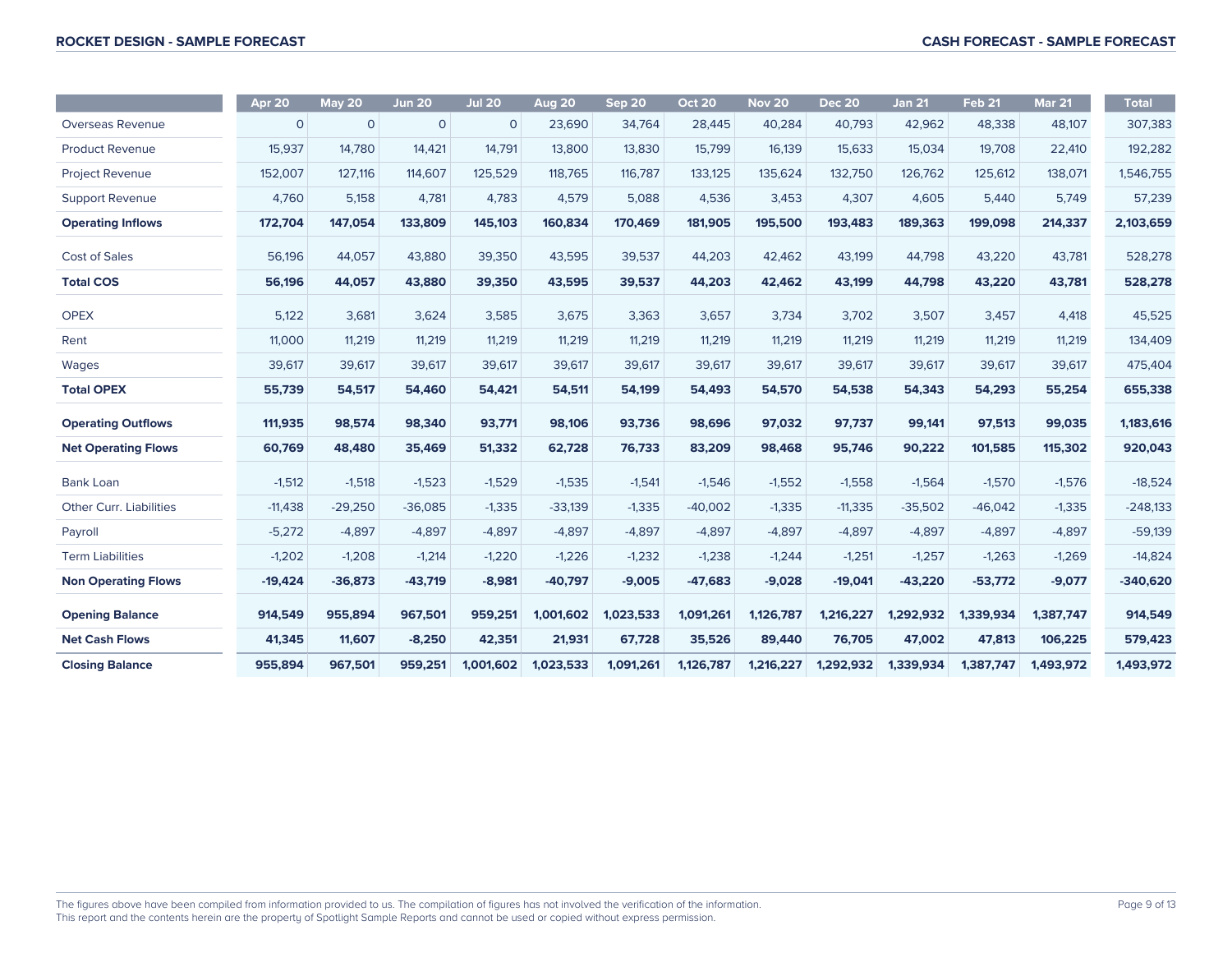#### **CASH ON HAND FORECASTS**



#### **FORECASTED CASHFLOW**



#### **FORECAST CASH IN AND OUT**



#### **FORECAST CASH MOVEMENTS**



The figures above have been compiled from information provided to us. The compilation of figures has not involved the verification of the information. This report and the contents herein are the property of Spotlight Sample Reports and cannot be used or copied without express permission.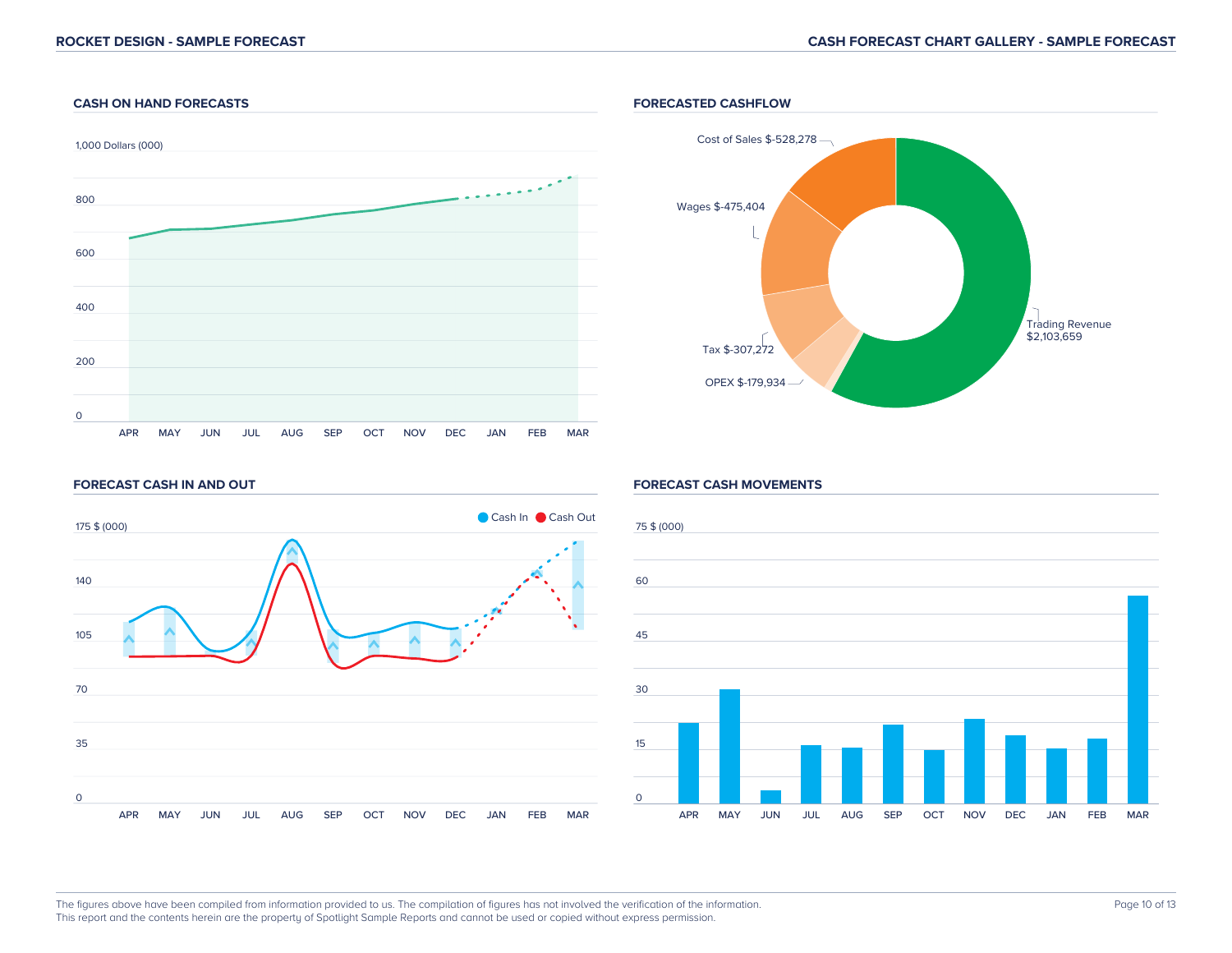|                              | Apr 20 to<br><b>Best vs Forecast</b><br><b>Mar 21</b><br>Apr 20 to Mar 21 |             |           |            | <b>Worst vs Forecast</b><br>Apr 20 to Mar 21 |            |            |
|------------------------------|---------------------------------------------------------------------------|-------------|-----------|------------|----------------------------------------------|------------|------------|
|                              | <b>Forecast</b>                                                           | <b>Best</b> | Variance  | Variance % | <b>Worst</b>                                 | Variance   | Variance % |
| Overseas Revenue             | 288,899                                                                   | 375,569     | 86,670    | 30.0%      | 231,119                                      | $-57,780$  | $-20.0%$   |
| <b>Product Revenue</b>       | 168,666                                                                   | 219,266     | 50,600    | 30.0%      | 134,932                                      | $-33,734$  | $-20.0%$   |
| <b>Project Revenue</b>       | 1,338,938                                                                 | 1,740,618   | 401,680   | 30.0%      | 1,071,148                                    | $-267,790$ | $-20.0%$   |
| Support Revenue              | 50,147                                                                    | 65,191      | 15,044    | 30.0%      | 40,118                                       | $-10,029$  | $-20.0%$   |
| <b>Total Revenue</b>         | 1,846,650                                                                 | 2,400,644   | 553,994   | 30.0%      | 1,477,317                                    | $-369,333$ | $-20.0%$   |
| <b>Cost of Sales</b>         | 449,000                                                                   | 404,100     | $-44,900$ | $-10.0%$   | 538,802                                      | 89,802     | 20.0%      |
| <b>Total Cost of Sales</b>   | 449,000                                                                   | 404,100     | $-44,900$ | $-10.0%$   | 538,802                                      | 89,802     | 20.0%      |
| <b>Gross Profit</b>          | 1,397,650                                                                 | 1,996,544   | 598,894   | 42.9%      | 938,515                                      | $-459,135$ | $-32.9%$   |
| GP%                          | 75.7%                                                                     | 83.2%       |           |            | 63.5%                                        |            |            |
| <b>OPEX</b>                  | 68,310                                                                    | 71,318      | 3,008     | 4.4%       | 70,477                                       | 2,167      | 3.2%       |
| Rent                         | 117,072                                                                   | 111,216     | $-5,856$  | $-5.0%$    | 134,628                                      | 17,556     | 15.0%      |
| Wages                        | 534,168                                                                   | 482,088     | $-52,080$ | $-9.7%$    | 587,580                                      | 53,412     | 10.0%      |
| <b>Total OPEX</b>            | 719,550                                                                   | 664,622     | $-54,928$ | $-7.6%$    | 792,685                                      | 73,135     | 10.2%      |
| <b>NOPBT</b>                 | 678,100                                                                   | 1,331,922   | 653,822   | 96.4%      | 145,830                                      | $-532,270$ | $-78.5%$   |
| NOP%                         | 36.7%                                                                     | 55.5%       |           |            | 9.9%                                         |            |            |
| <b>Net Profit Before Tax</b> | 678,100                                                                   | 1,331,922   | 653,822   | 96.4%      | 145,830                                      | $-532,270$ | $-78.5%$   |
| Tax                          | 189,867                                                                   | 372,938     | 183,071   | 96.4%      | 40,833                                       | $-149,034$ | $-78.5%$   |
| <b>Net Profit</b>            | 488,233                                                                   | 958,984     | 470,751   | 96.4%      | 104,997                                      | $-383,236$ | $-78.5%$   |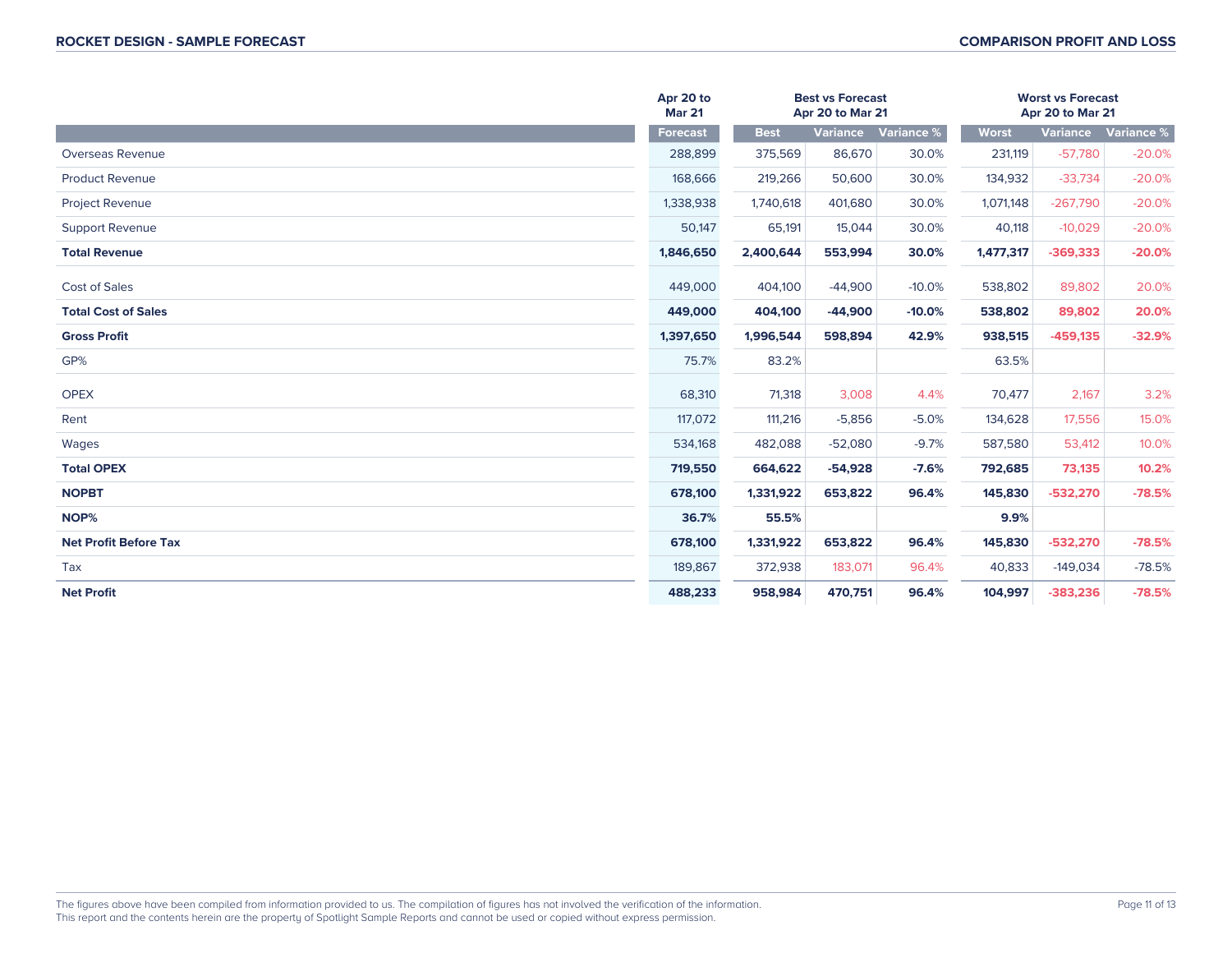|                                  | As at<br><b>Mar 21</b> |             | <b>Best vs Forecast</b><br>As at Mar 21 |                   | <b>Worst vs Forecast</b><br>As at Mar 21 |                 |                   |
|----------------------------------|------------------------|-------------|-----------------------------------------|-------------------|------------------------------------------|-----------------|-------------------|
|                                  | Forecast               | <b>Best</b> | <b>Variance</b>                         | <b>Variance %</b> | <b>Worst</b>                             | <b>Variance</b> | <b>Variance %</b> |
| <b>Accounts Receivable</b>       | 167,479                | 320,977     | 153,498                                 | 91.7%             | 265,620                                  | 98,141          | 58.6%             |
| <b>Bank Accounts</b>             | 1,493,954              | 1,996,461   | 502,507                                 | 33.6%             | 1,051,247                                | $-442,707$      | $-29.6%$          |
| <b>Total Current Assets</b>      | 1,661,433              | 2,317,438   | 656,005                                 | 39.5%             | 1,316,867                                | $-344,566$      | $-20.7%$          |
| <b>Accumulated Depreciation</b>  | $-105,527$             | $-104,491$  | 1,036                                   | 1.0%              | $-104,491$                               | 1,036           | 1.0%              |
| <b>Fixed Assets</b>              | 297,812                | 297,812     | $\mathbf 0$                             | 0.0%              | 297,812                                  | $\overline{0}$  | 0.0%              |
| <b>Total Assets</b>              | 1,853,718              | 2,510,759   | 657,041                                 | 35.4%             | 1,510,188                                | $-343,530$      | $-18.5%$          |
| <b>Accounts Payable</b>          | 46,524                 | 98,398      | 51,874                                  | 111.5%            | 112,628                                  | 66,104          | 142.1%            |
| <b>Other Curr, Liabilities</b>   | 713,828                | 786,939     | 73,111                                  | 10.2%             | 653,157                                  | $-60,671$       | $-8.5%$           |
| Payroll                          | 17,224                 | 21,547      | 4,323                                   | 25.1%             | 22,514                                   | 5,290           | 30.7%             |
| <b>Total Current Liabilities</b> | 777,576                | 906,884     | 129,308                                 | 16.6%             | 788,299                                  | 10,723          | 1.4%              |
| <b>Bank Loan</b>                 | $-30,666$              | $-29,171$   | 1,495                                   | 4.9%              | $-29,171$                                | 1,495           | 4.9%              |
| <b>Term Liabilities</b>          | 46,356                 | 47,540      | 1,184                                   | 2.6%              | 47,540                                   | 1,184           | 2.6%              |
| <b>Total Liabilities</b>         | 793,266                | 925,253     | 131,987                                 | 16.6%             | 806,668                                  | 13,402          | 1.7%              |
| <b>Net Assets</b>                | 1,060,452              | 1,585,506   | 525,054                                 | 49.5%             | 703,520                                  | $-356,932$      | $-33.7%$          |